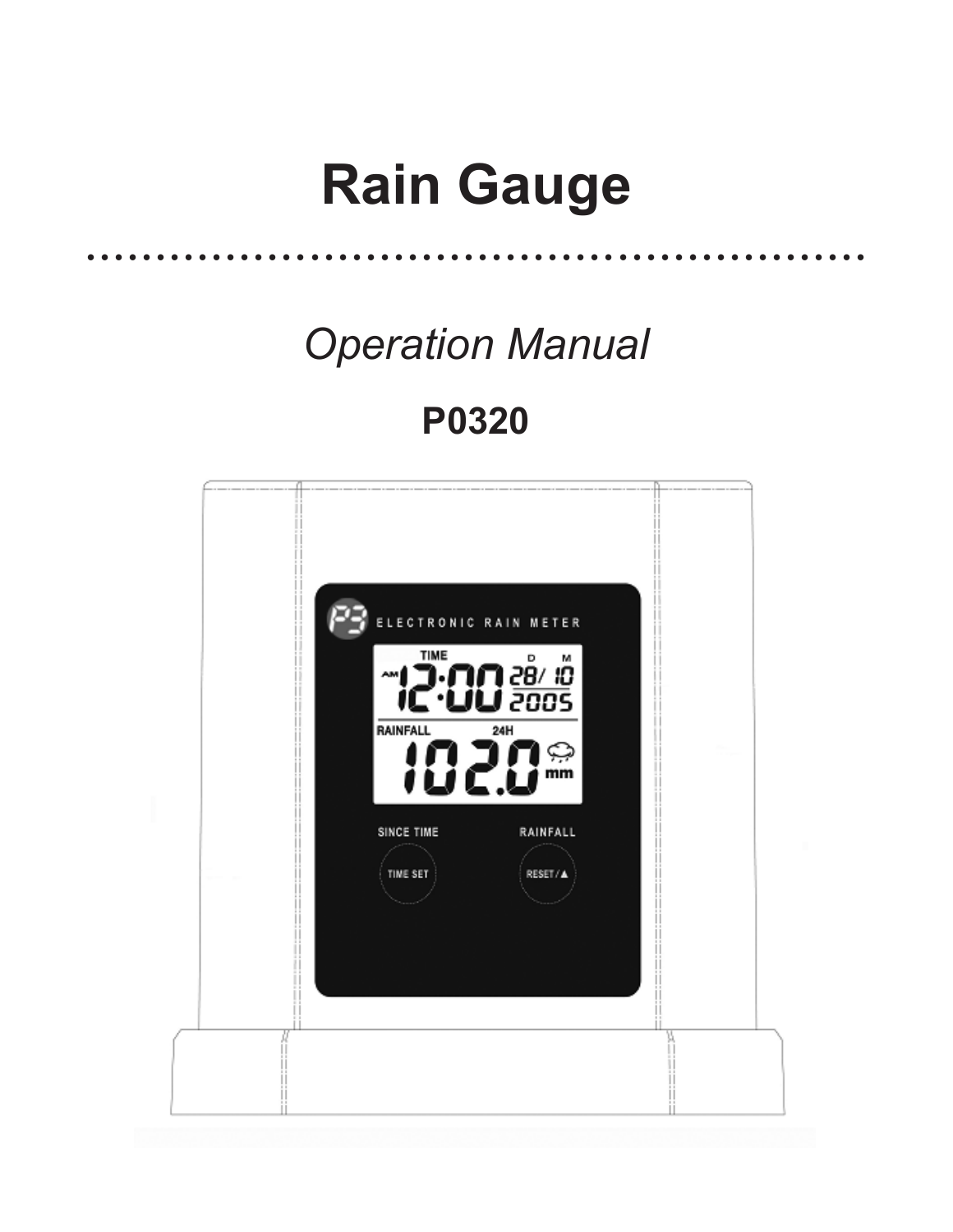## **Features**

Welcome:

Congratulations on your purchase of the P0320 Rain Gauge! This quality instrument will perform well for years if cared for properly, and allows you to measure the amount of rainfall over a specific period of time. In order to fully understand the features and functions of this product, be sure to read the instructions carefully and retain this manual for future reference.

- Rain gauge recording: Rain gauge range 0–9999 mm or 0–393.7 inch
- Perpetual Calendar Up to Year 2099.
- Real Time function with 12/24 Hour selectable time display.
- Battery : DC 1.5 V AA size (Not included)
- Dimensions:  $5"H \times 5"W \times 4"D$

# **display**

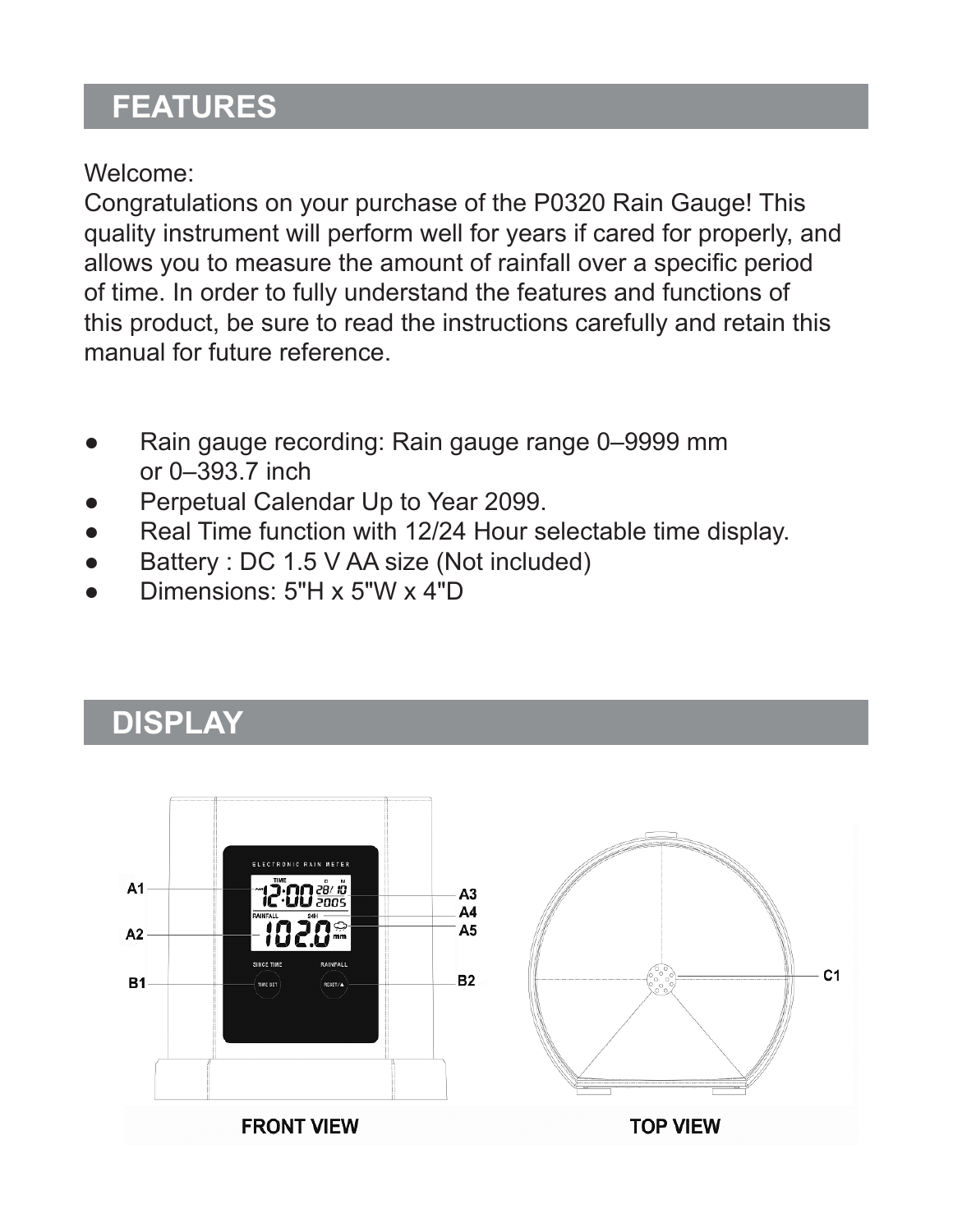### **display**

| 6<br>II                                | push open                            | <b>Q</b> 121 M 1N @<br>C2 |  |
|----------------------------------------|--------------------------------------|---------------------------|--|
| <b>BOTTOM VIEW</b>                     |                                      | BOTTOM CASE REMOVED       |  |
| <b>Part-ALCD</b>                       |                                      |                           |  |
| A1: Real Time<br>A4: Recorded time     | A2: Rain gauge<br>A5: Raining icon   | A <sub>3</sub> : Date     |  |
| Part-B button<br>B1: "TIME SET" button | B2: "RESET/▲" button                 |                           |  |
| <b>Part-C Structure</b>                |                                      |                           |  |
| C1: Rain collector                     | C <sub>2</sub> : Battery compartment |                           |  |

## **set up**

The P0320 Rain Gauge is the result of P3's years of experience with manufacturing lawn and garden products. In addition to the standard features found on most rain gauges, our easy-to-use unit includes advanced digital technology allowing you to measure rainfall over a specific period of time.

#### **To install the battery:**

Remove the bottom of the unit and unscrew the battery compartment door. Place one DC 1.5 V AA size battery in the battery compartment, replace the door and close securely. For the best performance we recommend the use of Alkaline or Lithium batteries.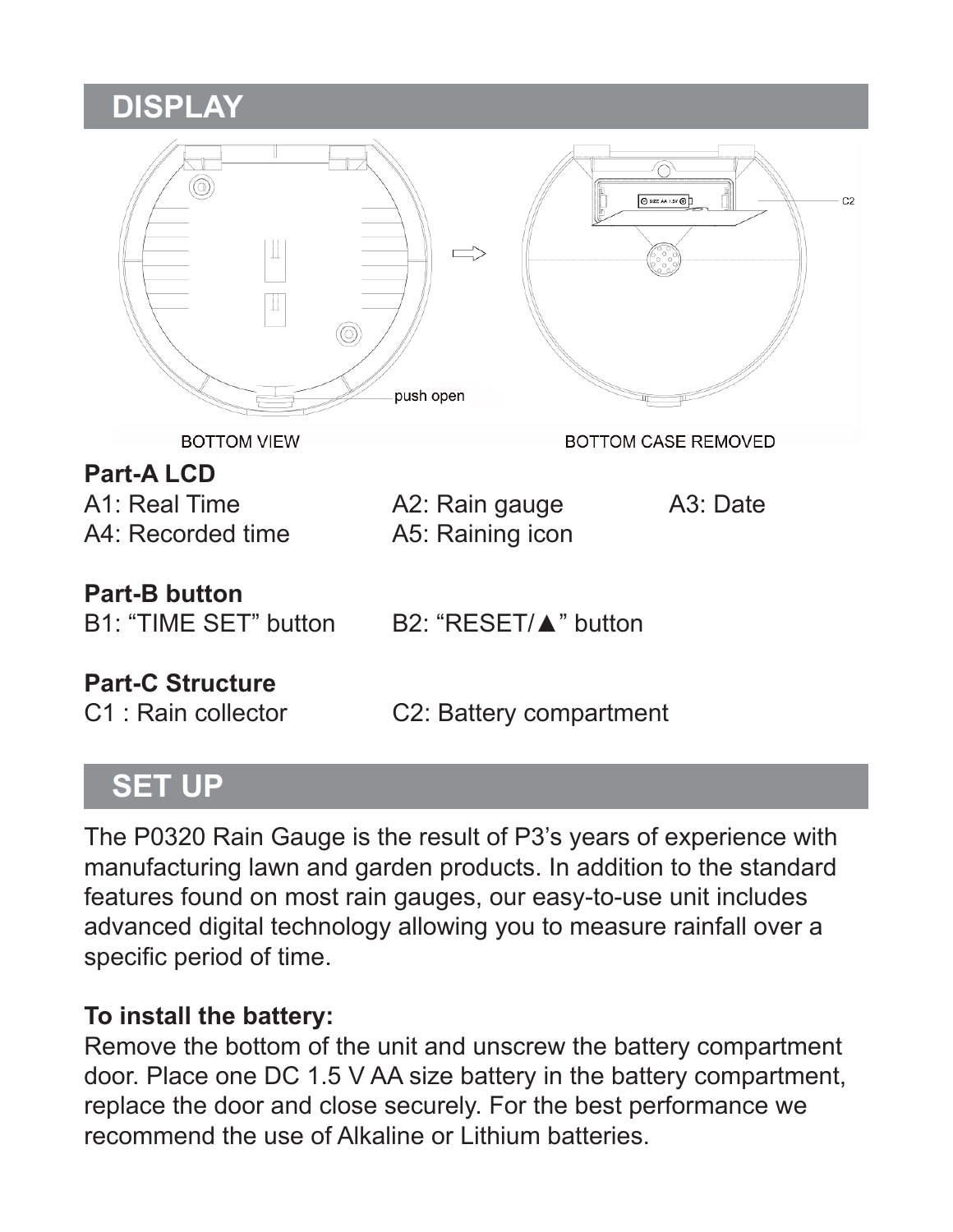# **set up**

#### **Using the unit:**

The P0320 Rain Gauge can be used continuously until the battery expires. When this happens, install a new battery to reactivate the unit. Dispose of exhausted batteries properly.

#### **Mounting the unit:**

In order to achieve the most accurate reading, make sure that your rain gauge is mounted as follows:

- Is placed on flat and stable surface
- Is not placed near roofs, high walls and very large objects which can affect local rainfall and give inaccurate rainfall measurements.
- Is not placed in places exposed to strong winds
- Is not placed directly on the ground to avoid back splash which can give inaccurate rainfall measurements.

## **display functions**

#### **Time Setting:**

- A. Press and hold "TIME SET" (B1) button for 4 seconds.
- B. Press "TIME SET" (B1) button again to select: 12/24 Hour format, Hour, Minute, Year, Month/Day sequence, Month, Day, mm/inch."
- C. Press "▲" (B2) button to adjust selected item. Pressing and holding this button will activate the fast adjust mode.
- D. The unit will automatically exit the Setting Mode after 15 seconds without any button presses.

#### **Rain Gauge Display**

A. Press "▲" (B2) button to see the rainfall status: Last hour rainfall status (1H)  $\rightarrow$  Last 24 hours rainfall status (24H)  $\rightarrow$  7 day total rainfall status ( 7 DAY)  $\rightarrow$  30 day total rainfall status (30 DAY)  $\rightarrow$  Total rainfall status (TOTAL)  $\rightarrow$  cycle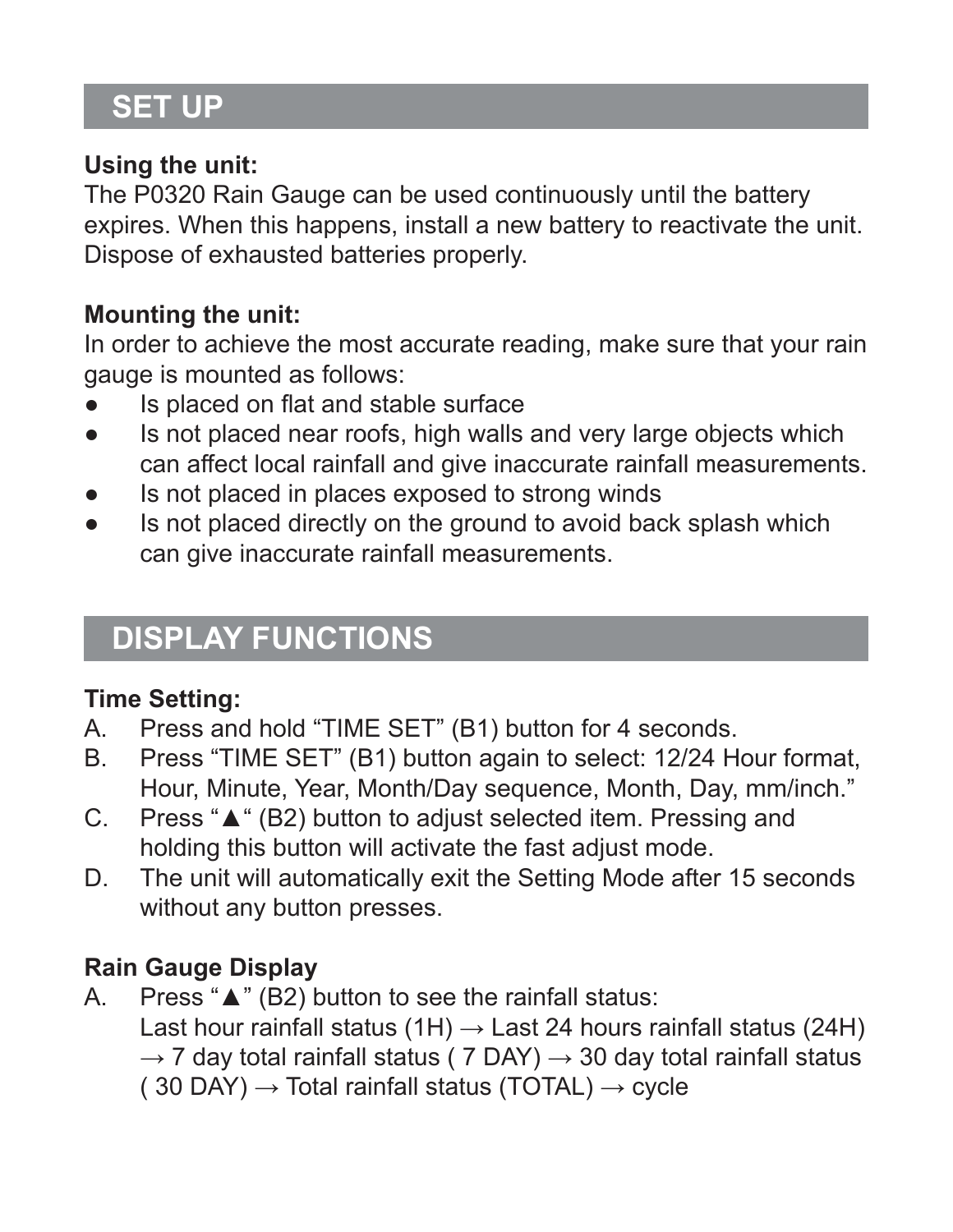# **display functions**

B. Total rainfall display:

Shows the measurement of rainfall from the moment when the unit started collecting the data until it is cleared to zero. The status will be updated immediately after the reset.



To see how much time has passed since last rainfall press "TIME SET" (B1).



C. The last hour rainfall (1H) display: Shows the total rainfall in the past hour. After the first 60 minutes, it updates, recounts and refreshes the data every 10 minutes.



D. The last 24 hour (24H) rainfall display: Shows the total rainfall in the past 24 hours from start up or reset. After the first 24 hours it updates, recounts and refreshes the data every 60 minutes.

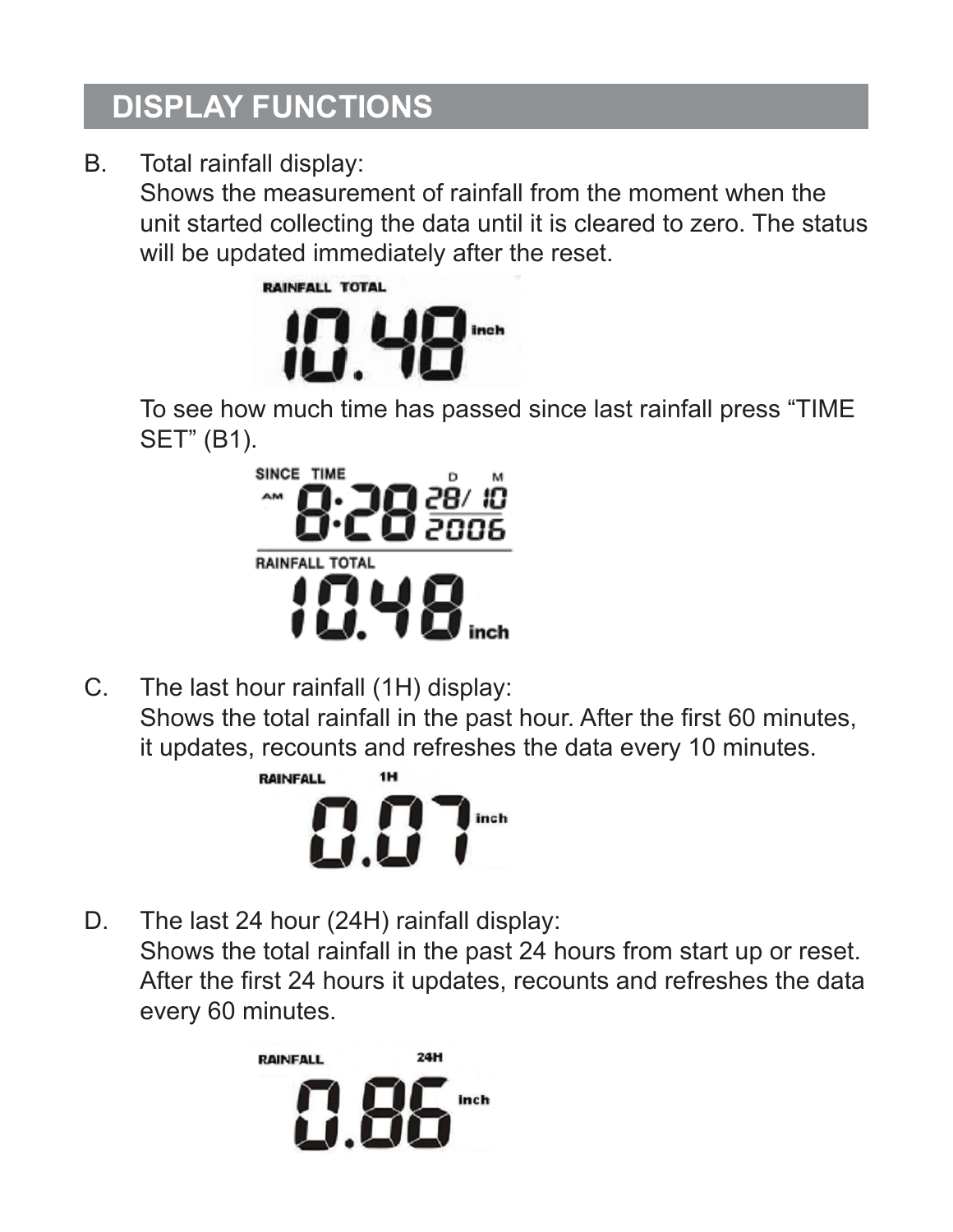# **display functions**

E. The last 7 day rainfall display: Shows the total rainfall in the past 7 days from start up or reset. After the first 7 days it updates, recounts and refreshes the data every 24 hours.



F. The last 30 day rainfall display: Shows the total rainfall in the past 30 days from start up or reset. After the first 30 days it updates, recounts and refreshes the data every 24 hours.



#### **Clear rainfall record:**

To clear all rainfall records and start a new count you need to press the "RESET" (B2) button and hold it for 4 seconds.

#### **Raining icon:**

Once the unit detects that it's raining, the raining icon (A5) starts flashing and it will continue to do so until no rain detected for a period of 30 minutes.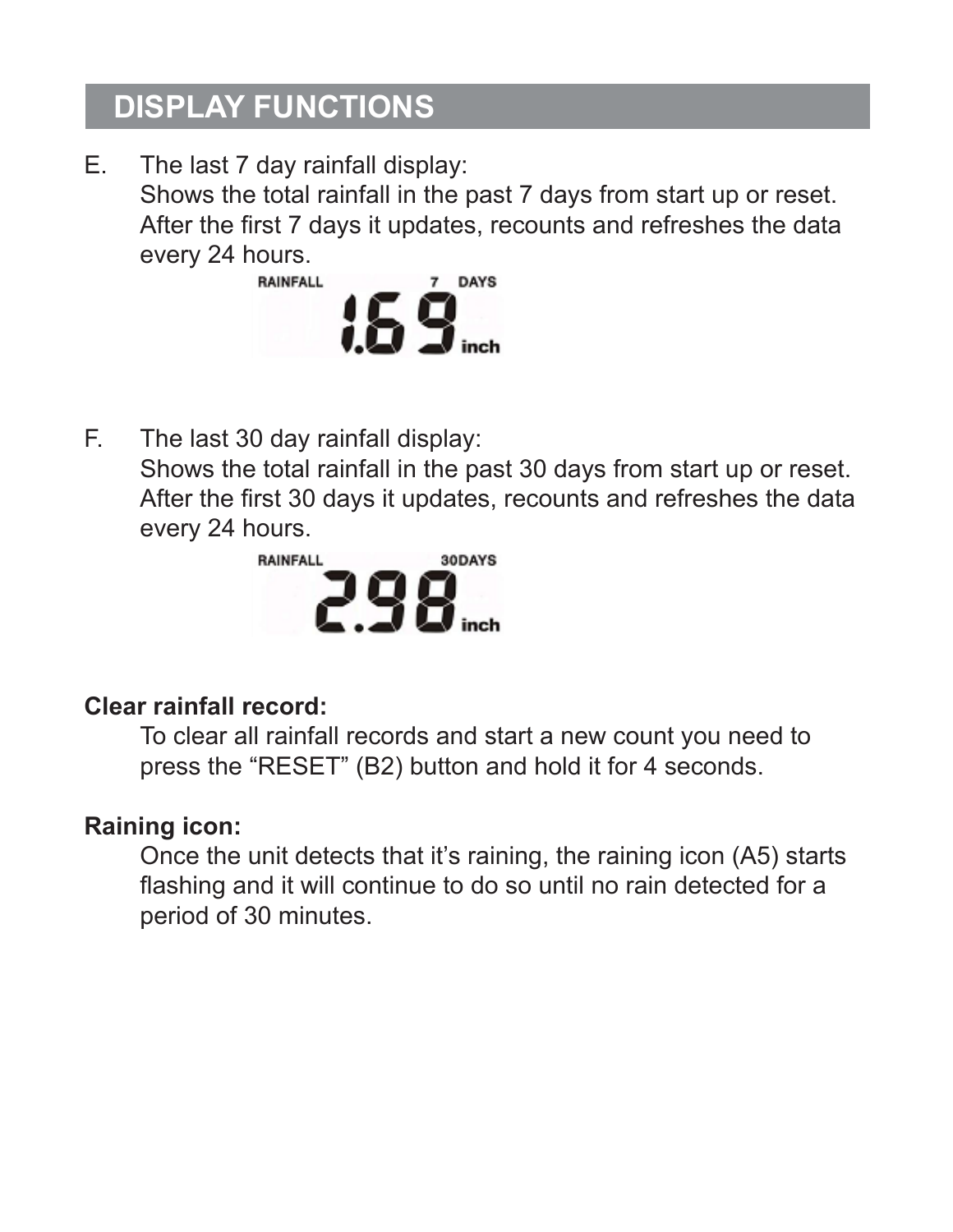# **Maintenance**

Try to prevent falling leaves, small stones and other small objects from getting into your P0320 Rain Gauge. It can affect the unit's accuracy and may cause permanent damage.

#### **Troubleshooting:**

- If the unit does not work properly, please take the battery out. Wait a few seconds for the display to turn off and reinstall the battery. This will cause the unit to reset.
- If the unit seems to be showing inaccurate readings make sure that it is mounted properly.
- If the unit turns off and loses all readings, check the battery and replace if necessary.
- To insure that rainfall readings are retained in the unit's memory, do not remove the battery. Removing the battery will erase all the readings stored in memory.

# **Specifications**

| P0320                              |  |
|------------------------------------|--|
| Real Time function                 |  |
| 12/24 Hour time display selectable |  |
| 0.03" per inch of rain             |  |
| 1 x AA (not included)              |  |
| $5"H \times 5"W \times 4"D$        |  |
| 8 oz.                              |  |
|                                    |  |

(Specifications are subject to change without notice)